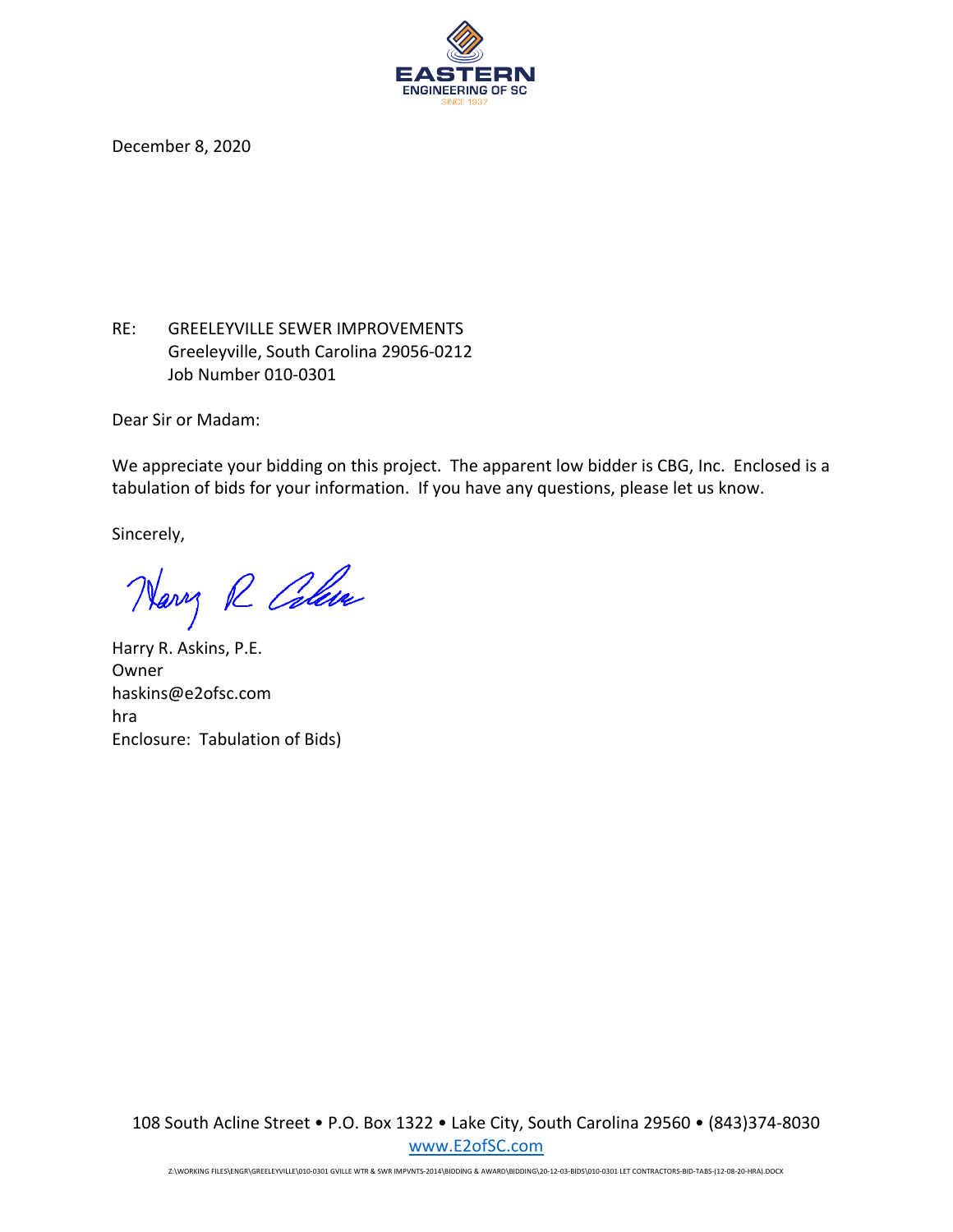| <b>Base Bid</b>          |                                                                                                                                          | <b>BIDDER RANK<sup>1</sup> =</b> |                             |                |                      |                                     | N                                    |                                     | ω         |                                      |                                                                           |                                      |                                              |
|--------------------------|------------------------------------------------------------------------------------------------------------------------------------------|----------------------------------|-----------------------------|----------------|----------------------|-------------------------------------|--------------------------------------|-------------------------------------|-----------|--------------------------------------|---------------------------------------------------------------------------|--------------------------------------|----------------------------------------------|
| ltem                     | Description                                                                                                                              | Dinit                            | Estimated                   | <b>Bidder:</b> | CBG                  | <b>Bidder:</b>                      | Z                                    | <b>Bidder:</b>                      | Complete  |                                      | <b>Bidder:</b>                                                            | Digging Deep                         | <b>Bidder:</b>                               |
| ع<br>أ                   |                                                                                                                                          |                                  | Quantity                    | Unit Price     | Sub-Total            | <b>Unit Price</b>                   | <b>Sub-1</b><br>Total                | <b>Unit Price</b>                   | Sub-Total |                                      | <b>Unit Price</b>                                                         | Sub-Total                            | <b>Unit Price</b>                            |
| $\overline{\phantom{0}}$ | Furnish & Install 8" Epoxy Lined DIP Gravity Sewer (8-10 ft depth)                                                                       | 듞                                | 20<br>↔                     | 79.00          | ↔<br>1,580.00        | $\overline{\mathbf{6}}$<br>117.30   | ↔<br>,346.00                         | eə<br>208.00                        | eə        | 4,160.00                             | ∣⇔<br>155.00                                                              | ↔<br>3,100.00                        | $\overline{\mathbf{t}}$<br>250.00            |
| Σ                        | Furnish & Install 8" PVC Gravity Sewer (0-6 ft depth)                                                                                    | 듞                                | 194°<br>↮                   | 35.00          | ↮<br>51,345.00       | ↮<br>62.30                          | ↮<br>Ó<br>,394.10                    | $\leftrightarrow$<br>117.00         | e e       | 71,639.00                            | $\Theta$                                                                  | ↔<br>46,700.00                       | $\overline{G}$<br>$\frac{150.00}{ }$         |
| $\omega$                 | Furnish & Install 8" PVC Gravity Sewer (6-8 ft depth)                                                                                    | 듞                                | 3,363<br>↔                  | 41.00          | ↔<br>137,883.00      | $\overline{\mathbf{e}}$<br>69.80    | ↔<br>234<br>.737.40                  | $\leftrightarrow$<br>134.00         | ₩         | 450,642.00                           | $\leftrightarrow$<br>$\frac{100.00}{125.00}$                              | $\Theta$<br>420,375.00               | $\leftrightarrow$<br>160.00                  |
| 4                        | Furnish & Install 8" PVC Gravity Sewer (8-10 ft depth)                                                                                   | 듞                                | 1,671<br>↔                  | 49.50          | ↔<br>82,714.50       | $\overline{ }$<br>82.30             | ↔<br>137<br>,523.30                  | $\leftrightarrow$<br>158.00         | $\bullet$ | 264,018.00                           | $\leftrightarrow$<br>155.00                                               | ↔<br>259,005.00                      | $\ddot{\bm{\theta}}$<br>170.00               |
| G                        | Furnish & Install 8" PVC Gravity Sewer (10-12 ft depth)                                                                                  | 듞                                | 009<br>$\Theta$             | 56.00          | ↔<br>33,600.00       | $\ddot{\bm{\theta}}$<br>118.90      | ↮<br>71<br>,340.00                   | $\leftrightarrow$<br>178.00         | \$        | 106,800.00                           | $\leftrightarrow$<br>180.00                                               | $\theta$<br>108,000.00               | $\ddot{\bm{\theta}}$<br>200.00               |
| G                        | Furnish & Install 4 ft. diameter manhole (0-6 ft depth)                                                                                  | ΓA                               | 4<br>$\boldsymbol{\varphi}$ | 4,816.00       | ↮<br>19,264.00       | $\bullet$<br>3,375.00               | $\Theta$<br>ದ<br>,500.00             | $\overline{\mathbf{v}}$<br>4,318.00 | ₩         | 17,272.00                            | $\overline{\mathbf{t}}$<br>5,000.00                                       | $\Theta$<br>20,000.00                | $\bullet$<br>5,000.00                        |
|                          | Furnish & Install<br>4 ft. diameter manhole (6-8 ft depth)                                                                               | ΓA                               | $\circ$<br>$\Theta$         | 5,048.00       | ↔<br>45,432.00       | $\overline{ }$<br>3,885.00          | $\Theta$<br>,965.00                  | $\leftrightarrow$<br>4,661.00       |           | $\pmb{\leftrightarrow}$<br>41,949.00 | $\pmb{\leftrightarrow}$<br>6,500.00                                       | $\pmb{\leftrightarrow}$<br>58,500.00 | $\overline{\mathbf{t}}$<br>5,500.00          |
| $\infty$                 | Furnish & Install 4 ft. diameter manhole (8-10 ft depth)                                                                                 | ĒΑ                               | $^{\circ}$<br>$\Theta$      | 6,310.00       | ↔<br>50,480.00       | $\theta$<br>4,370.00                | ↔                                    | $\pmb{\leftrightarrow}$<br>5,428.00 |           | $\pmb{\leftrightarrow}$<br>43,424.00 | $\pmb{\leftrightarrow}$                                                   | $\pmb{\leftrightarrow}$              | $\overline{\mathbf{t}}$                      |
| 6                        | Furnish & Install 4 ft. diameter manhole (10-12 ft depth)                                                                                | ΓA                               | ↔                           | 8,200.00       | ↮<br>8,200.00        | ↔<br>5,100.00                       | ↔<br>ᇜᇦᇦᅝ<br>1,960.00<br>5,100.00    | ↔<br>6,600.00                       |           | ↔<br>6,600.00                        | $\leftrightarrow$<br>$\begin{array}{c} 8,000.00 \\ 10,000.00 \end{array}$ | ↮<br>64,000.00                       | $\overline{ }$<br>6,000.00                   |
| $\overline{0}$           | Furnish & Install 4 ft. diameter manhole (12-14 ft depth)                                                                                | ĒΑ                               | ↔                           | 8,400.00       | ↮<br>8,400.00        | ↔<br>5,875.00                       | ↔<br>,875.00                         | ↔<br>7,315.00                       |           | ↔<br>7,315.00                        | ↔<br>12,000.00                                                            | ↔<br>12,000.00                       | $\overline{\mathbf{v}}$<br>7,800.00          |
| $\overline{1}$           | Furnish & Install 5 ft. diameter manhole (0-6 ft depth)                                                                                  | ΓA                               | c<br>$\Theta$               | 7,461.00       | ↔<br>37,305.00       | $\ddot{\bm{\theta}}$<br>4,030.00    | ↔<br><b>SO</b><br>$\frac{150.00}{1}$ | $\Theta$<br>4,887.00                |           | $\overline{a}$<br>24,435.00          | $\leftrightarrow$<br>6,000.00                                             | $\Theta$<br>30,000.00                | $\bullet$<br>8,400.00                        |
| 12                       | Furnish & Install 5 ft. diameter manhole (6-8 ft depth)                                                                                  | ĘA                               | $\pmb{\leftrightarrow}$     | 8,231.00       | ↔<br>8,231.00        | $\overline{\mathbf{e}}$<br>4,465.00 | $\overline{ }$<br>,465.00            | $\theta$<br>5,370.00                |           | $\theta$<br>5,370.00                 | $\leftrightarrow$<br>7,500.00                                             | $\overline{\mathbf{t}}$<br>7,500.00  | $\overline{\boldsymbol{\Theta}}$<br>9,500.00 |
| 13                       | Furnish & Install 5 ft. diameter manhole (8-10 ft depth)                                                                                 | РA                               | ↔                           | 9,181.00       | ↔<br>9,181.00        | $\overline{ }$<br>5,140.00          | $\overline{ }$<br>,140.00            | $\overline{\mathbf{v}}$<br>6,550.00 |           | \$<br>6,550.00                       | $\leftrightarrow$<br>10,000.00                                            | $\overline{\mathbf{3}}$<br>10,000.00 | $\overline{ }$<br>12,000.00                  |
| 14                       | Fumish & Install Outside Drop                                                                                                            | ΓA                               | ↔                           | 3,008.00       | ↔<br>3,008.00        | ₩<br>2,500.00                       | ↮<br>00.005,                         | $\overline{ }$<br>3,936.00          |           | eə<br>3,936.00                       | $\overline{ }$<br>6,000.00                                                | ↔<br>6,000.00                        | $\ddot{\bm{\theta}}$<br>00'000'9             |
| 55                       | Furnish & Install Inside Drop for FM (See Detail 153)                                                                                    | ΓA                               | $\Theta$                    | 2,163.00       | ↮<br>2,163.00        | $\overline{ }$<br>1,700.00          | ↮<br>$\frac{1}{100.00}$              | ∣ ↔<br>1,260.00                     |           | ¦⇔<br>.260.00                        | $\Theta$<br>5,000.00                                                      | $\Theta$<br>00'000'9                 | $\overline{ }$<br>2,000.00                   |
| 56                       | Furnish & Install Tie to Existing MH (FM)                                                                                                | ĘA                               | $\sim$<br>$\Theta$          | 2,643.00       | $\Theta$<br>5,286.00 | $\theta$<br>1,950.00                | $\Theta$<br>,900.00                  | $\leftrightarrow$<br>2,075.00       |           | $\leftrightarrow$<br>4,150.00        | $\leftrightarrow$<br>4,000.00                                             | $\pmb{\leftrightarrow}$<br>8,000.00  | $\overline{a}$<br>3,900.00                   |
| 17                       | Furnish & Install<br>Tie to Existing Pump Station (MH not included)                                                                      | ĒΑ                               | Z<br>↔                      | 2,808.00       | ↔<br>5,616.00        | $\theta$<br>3,100.00                | ↔<br>200.00                          | $\theta$<br>4,312.00                |           | ↔<br>8,624.00                        | $\theta$<br>6,000.00                                                      | ↔<br>12,000.00                       | $\overline{ }$<br>8,500.00                   |
| $\frac{1}{8}$            | Details)<br>Fumish & Install Concrete Encasement for 8" Gravity Sewer (See                                                               | 듞                                | 261<br>↮                    | 75.50          | မာ<br>19,705.50      | $\overline{ }$<br>130.00            | ↔<br>జ<br>030.00                     | \$                                  | 42.00     | မာ<br>10,962.00                      | ↔<br>350.00                                                               | ↔<br>91,350.00                       | $\overline{ }$<br>130.00                     |
| 59                       | required and necessary bore pits, all depths), See Detail<br>Furnish & Install by Jack & Bore 16" Steel Casing (including all            | 듞                                | 371<br>↮                    | 543.00         | ↮<br>201,453.00      | ↮<br>320.00                         | ↮<br>$\frac{1}{8}$<br>,720.00        | ↔<br>310.00                         |           | ↔<br>115,010.00                      | ↔<br>300.00                                                               | ↮<br>111,300.00                      | $\overline{\mathbf{r}}$<br>00'029            |
| 2O                       | required and necessary bore pits, all depths), See Detail<br>Fumish & Install by Jack & Bore 12" Steel Casing (including<br>$\mathbf{r}$ | 듞                                | 64<br>↮                     | 500.00         | ↔<br>47,000.00       | $\overline{ }$<br>240.00            | ↔<br>S2<br>,560.00                   | $\overline{\mathbf{t}}$<br>184.00   |           | ↔<br>17,296.00                       | $\leftrightarrow$<br>180.00                                               | ↔<br>16,920.00                       | $\overline{\mathbf{3}}$<br>635.00            |
| 21                       | Furnish & Install 16" Steel Casing by Open Cut, All Depths                                                                               | 듞                                | $\frac{8}{2}$<br>↮          | 174.00         | ↔<br>14,268.00       | $\overline{\mathbf{v}}$<br>136.00   | ↔<br>$\overrightarrow{a}$<br>,152.00 | ↮<br>160.00                         |           | ↔<br>13,120.00                       | ↔<br>200.00                                                               | ↔<br>16,400.00                       | $\overline{\mathbf{t}}$<br>275.00            |
| 22                       | #2010.2<br>Furnish & Install 1" Single-Body Wastewater Combination Valve                                                                 | ĒΑ                               | ω<br>↔                      | 9,228.00       | ↔<br>27,684.00       | $\overline{ }$<br>3,970.00          | $\overline{ }$<br>$\vec{=}$<br>00.00 | ↔<br>6,330.00                       |           | ↔<br>18,990.00                       | $\overline{ }$<br>4,000.00                                                | ↔<br>12,000.00                       | $\ddot{\bm{\theta}}$<br>5,300.00             |
| 23                       | adapters<br>Fumish & Install 6" HDPE DR 11 Force Main by HDD including                                                                   | 듞                                | 138<br>↮                    | 84.00          | မာ<br>11,592.00      | $\overline{ }$<br>63.00             | ↔<br>,694.00                         | $\overline{\mathbf{3}}$<br>58.00    |           | ↔<br>8,004.00                        | $\leftrightarrow$<br>00'08                                                | ↔<br>11,040.00                       | $\ddot{\bm{\theta}}$<br>183.00               |
| 24                       | Fumish & Install 4" PVC Force Main w/ Tracer Wire & Magnetic<br>Tape                                                                     | 듞                                | 914<br>↮                    | 17.50          | ⊷<br>28,245.00       | ↮<br>21.40                          | မာ<br>54<br>539.60                   | ↮                                   | 16.45     | ↔<br>26,550.30                       | ↔<br>40.00                                                                | ↔<br>64,560.00                       | $\overline{\mathbf{6}}$<br>100.00            |
| 25                       | Tape<br>Fumish & Install 4" RJ PVC Force Main w/ Tracer Wire & Magnetic                                                                  | 듞                                | S2<br>↔                     | 21.00          | ↔<br>1,092.00        | $\overline{ }$<br>29.30             | ↔<br>,523.60                         | $\overline{\mathbf{t}}$             | 21.90     | eə<br>1,138.80                       | $\Theta$<br>00'08                                                         | ↔<br>4,160.00                        | $\overline{\mathbf{3}}$<br>106.00            |
| 56                       | Fumish & Install 4" Plug Valve Assembly                                                                                                  | ΓA                               | ∸<br>↮                      | 1,719.00       | ↔<br>1,719.00        | $\overline{ }$<br>,435.00           | ↔<br>,435.00                         | $\overline{\mathbf{r}}$<br>1,715.00 |           | ↔<br>1,715.00                        | $\leftrightarrow$<br>4,000.00                                             | ↔<br>4,000.00                        | $\ddot{\bm{\theta}}$<br>مب<br>,053.00        |
| 27                       | drawing detail sheet)<br>Furnish & Install 4" Sewer Service, Short to Households (See                                                    | ΓA                               | 28<br>↔                     | 1,539.00       | ↔<br>43,092.00       | $\overline{ }$<br>025.00            | ↮<br>SS <sub>1</sub><br>,900.00      | $\overline{ }$                      | 605.00    | ↔<br>16,940.00                       | $\overline{\mathbf{t}}$<br>2,000.00                                       | ↔<br>56,000.00                       | $\overline{ }$<br>3,000.00                   |
|                          |                                                                                                                                          |                                  |                             |                |                      |                                     |                                      |                                     |           |                                      |                                                                           |                                      |                                              |

Z:\Working Files\ENGREELAWLE\010-0301 GVILLE WTR & SWR IMPVNTS-2014\BIDDING & AWARDOM\GDING\DIDDING\DIDDING\DIDDING\DIDDING\DIDDING\DIDDING\DIDDING\DIDDING\DIDDING\DIDDING\DIDDING\DIDDING\DIDDING\DIDDING\DIDDING\DIDDING\DI

www.net/an

3/20-12-03-BIDS\10-0301 BID-TABS-SEWER-(12-04-20).xlsm

WTR & SWR IMPVNTS-2014\BIDD ING &

**Project Number: Project Name: Engineer:<br>
Owner:<br>
County: GREELEYVILLE SEWER IMPROVEMENTS**<br>10-0301 **GREELEYVILLE SEWER IMPROVEMENTS** EASTERN ENGINEERING<br>TOWN OF GREELEYVILLE<br>TOWN OF GREELEYVILLE **WILLIAMSBURG COUNTY TOWN OF GREELEYVILLE EASTERN ENGINEERING**

**Date:**

**12/3/20**

**INPUT**

I, Harry R. Askins, certify that this the below is the true and correct bid tabulation of the lowest bidder received on 12/3/20. **I, Harry R. Askins, certify that this the below is the true and correct bid tabulation of the lowest bidder received on 12/3/20.**

Nawy R Cattle

1 of 2